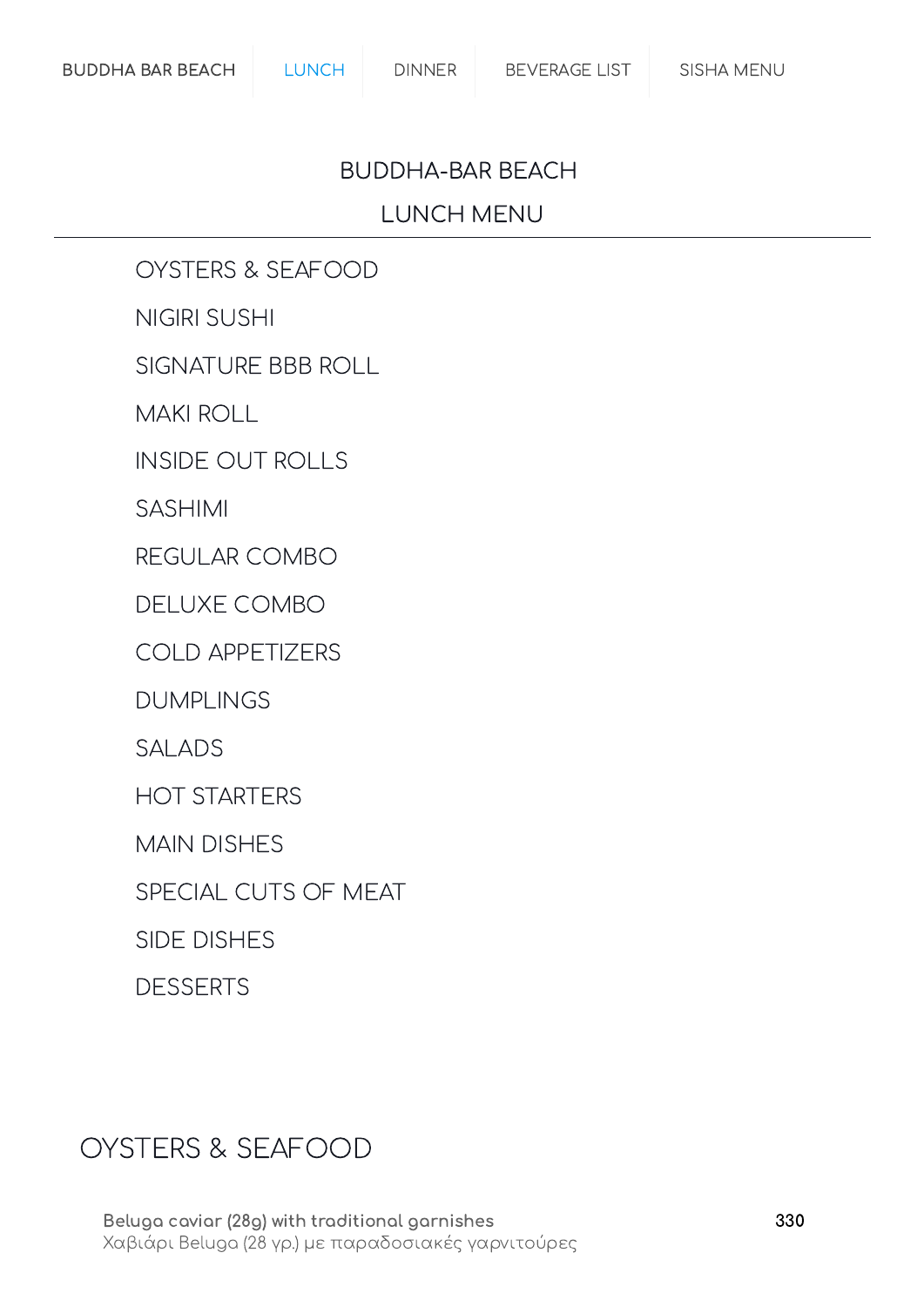| Ossetra caviar (56g) with traditional garnishes<br>Χαβιάρι Ossetra (56 γρ.) με παραδοσιακές γαρνιτούρες | 300 |
|---------------------------------------------------------------------------------------------------------|-----|
| Bottarga from Messolonghi<br>Αυγοτάραχο Μεσολογγίου                                                     | 60  |
| Oysters Gillardeau no 2 (per piece)<br>Στρείδια Gillardeau no 2 (το τεμάχιο)                            | 16  |
| Oysters Gillardeau no 3 (per piece)<br>Στρείδια Gillardeau no 3 (το τεμάχιο)                            | 15  |
| Oysters Gillardeau no 4 (per piece)<br>Στρείδια Gillardeau no 4 (το τεμάχιο)                            | 14  |
| Sea urchin salad<br>Αχινοσαλάτα                                                                         | 55  |

Oysters Belon Στρείδια Belon



16

### <span id="page-1-0"></span>NIGIRI SUSHI (per piece) \*

| Ossetra caviar                      | 32 |
|-------------------------------------|----|
| Uni / sea urchin                    | 18 |
| Ikura / salmon roe                  | 16 |
| Unagi / eel                         | 12 |
| Ebi / shrimp                        | 12 |
| Hamachi / yellowtail                | 12 |
| Sake / salmon                       | 10 |
| Suzuki / sea bass                   | 10 |
| Maguro / tuna (* upon availability) | 12 |
| Otoro (* upon availability)         | 14 |
| Chutoro                             | 14 |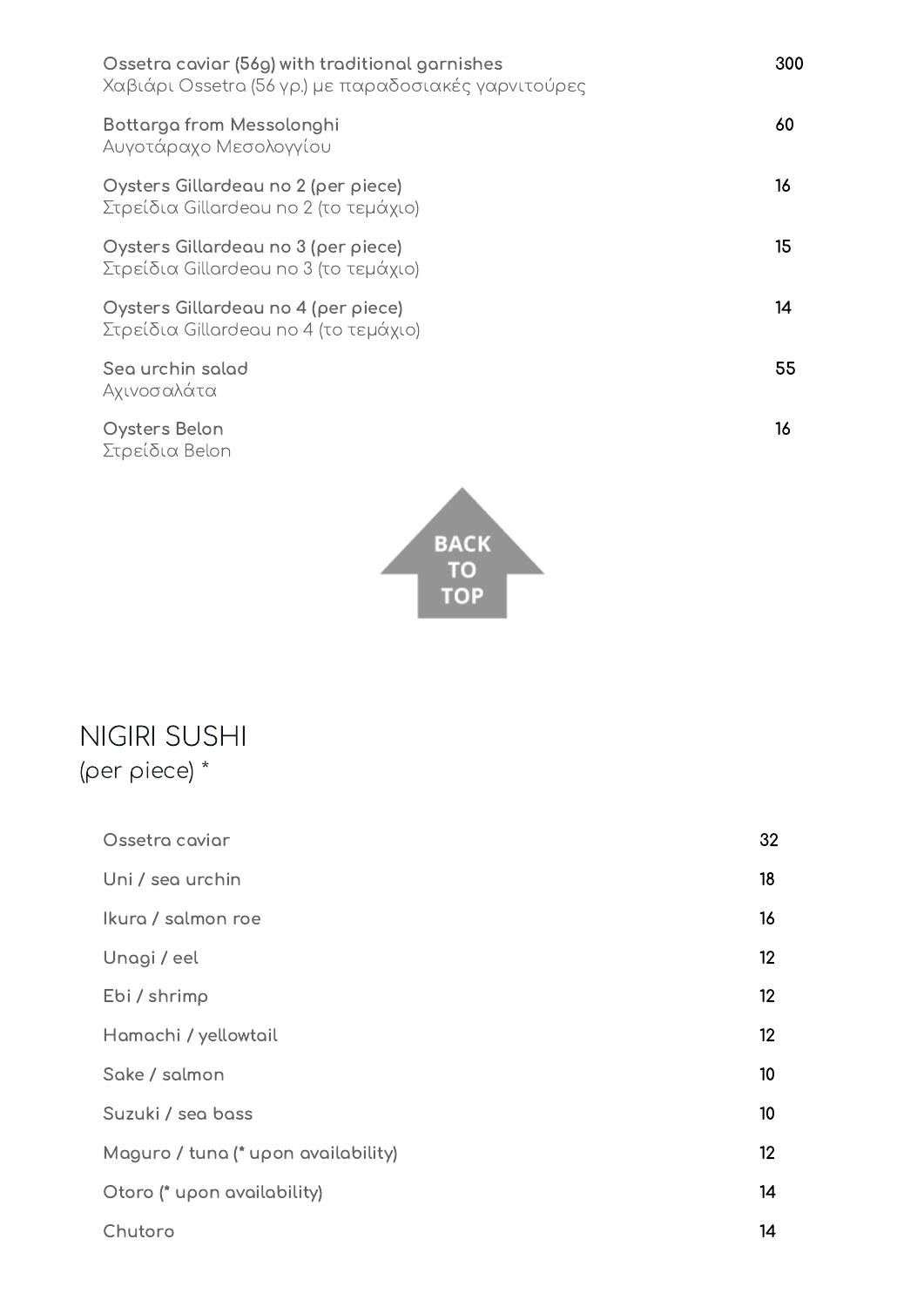

## <span id="page-2-0"></span>SIGNATURE BBB ROLL

| Buddha-Bar roll salmon, tuna, crab, shrimp rolled with cucumber<br>$(6 \text{ pieces})$  | 40 |
|------------------------------------------------------------------------------------------|----|
| Strawberry, salmon, shrimp tempura & avocado roll                                        | 34 |
| Lobster roll, mixed vegetables, avocado on top & Santa Marina sauce                      | 44 |
| Langoustine / Langoustine and seared salmon roll, avocado, spring onion &<br>truffle oil | 44 |
| Surf and turf / prawn tempura, wagyu beef tataki & fresh truffle                         | 55 |



### <span id="page-2-1"></span>MAKI ROLLS (8 pieces)

| Salmon avocado                     | 22 |
|------------------------------------|----|
| Spicy tuna                         | 23 |
| Sea bass                           | 22 |
| Kappa maki avocado or cucumber (V) | 18 |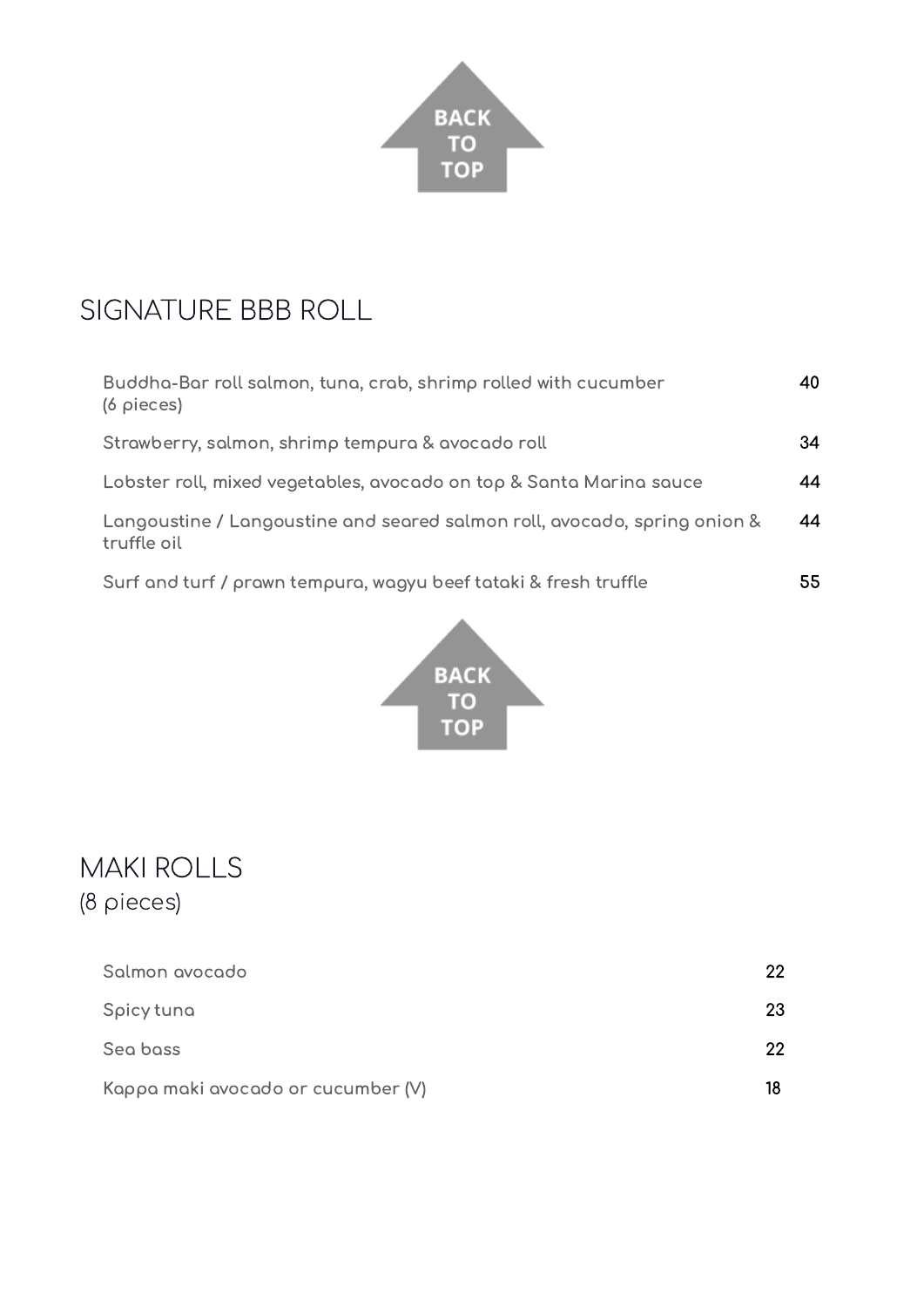

# <span id="page-3-0"></span>INSIDE OUT ROLLS

(8 pieces)

| Rainbow / King crab, salmon, tuna & avocado                                     | 42 |
|---------------------------------------------------------------------------------|----|
| California / Avocado & king crab                                                | 35 |
| Dragon roll / Shrimp tempura & avocado                                          | 30 |
| Salmon Philadelphia                                                             | 24 |
| OMG / Shrimp tempura, salmon tataki on top & truffle dressing                   | 34 |
| Green Fugi / Salmon, avocado, onion & flying fish roe                           | 28 |
| Spicy Thai chilly tuna                                                          | 23 |
| Spicy Salmon roll                                                               | 22 |
| Photo Maki / Asparagus, mango, cucumber, avocado & crispy onion (V) 7<br>pieces | 26 |
| Red fire dragon roll / Shrimp, spicy tuna mix, avocado, cucumber & eel sauce    | 30 |
| Santa Marina spicy salmon with sashimi salmon on top (S)                        | 34 |



<span id="page-3-1"></span>SASHIMI (4 pieces)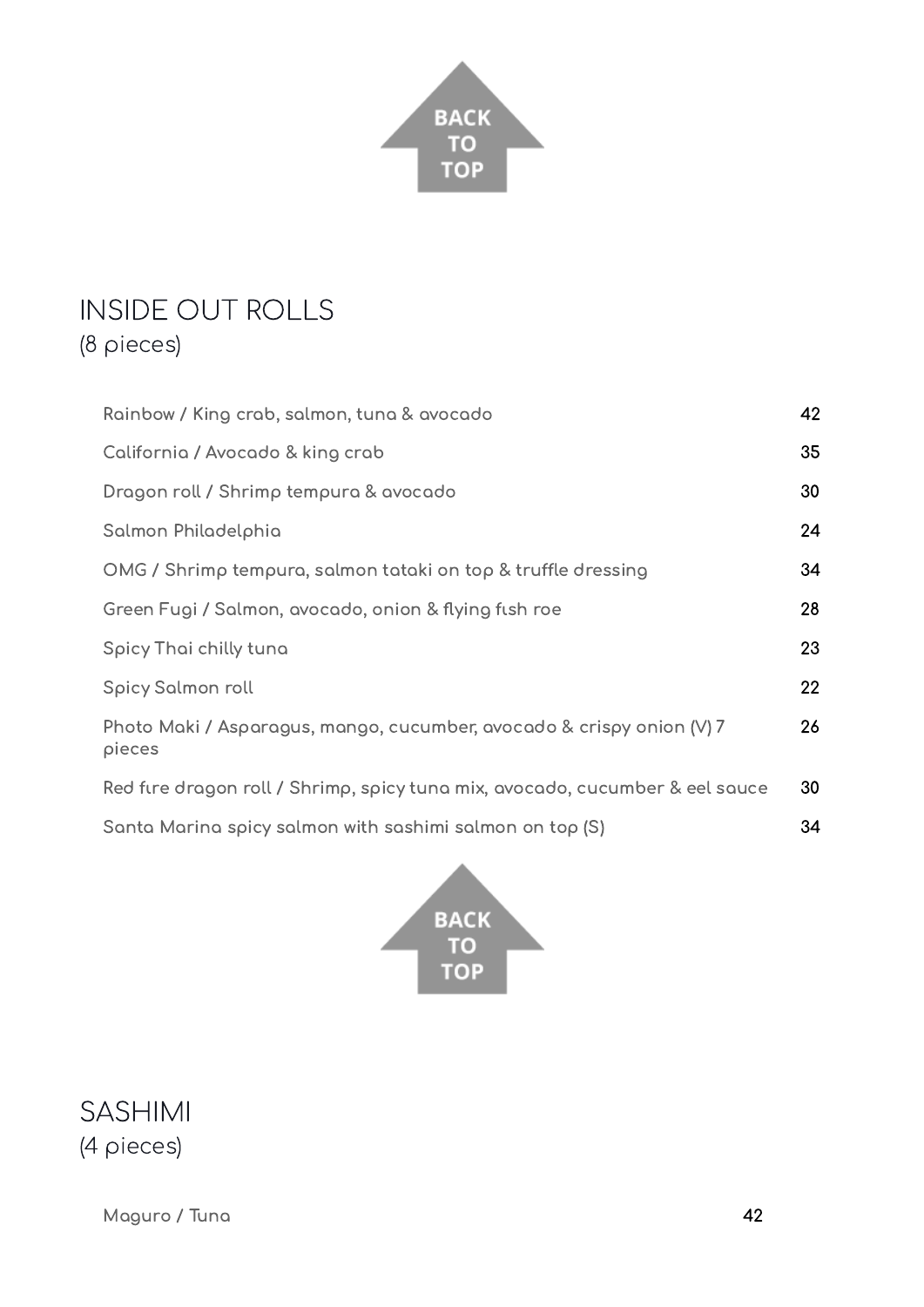| 48 |
|----|
| 48 |
| 38 |
| 38 |
| 42 |
| 74 |
|    |



#### <span id="page-4-0"></span>REGULAR COMBO (20 pieces) - 102

- 2 pieces nigiri tuna
- 2 pieces nigiri salmon 4 pieces spicy tuna roll
- 4 pieces spicy shrimp tempura & avocado 4 pieces sashimi, salmon & tuna
- 4 pieces spicy salmon roll (S)



#### <span id="page-4-1"></span>DELUXE COMBO (28 pieces) - 155

6 pieces nigiri salmon & tuna

- 6 pieces sashimi salmon & tuna
- 4 pieces California roll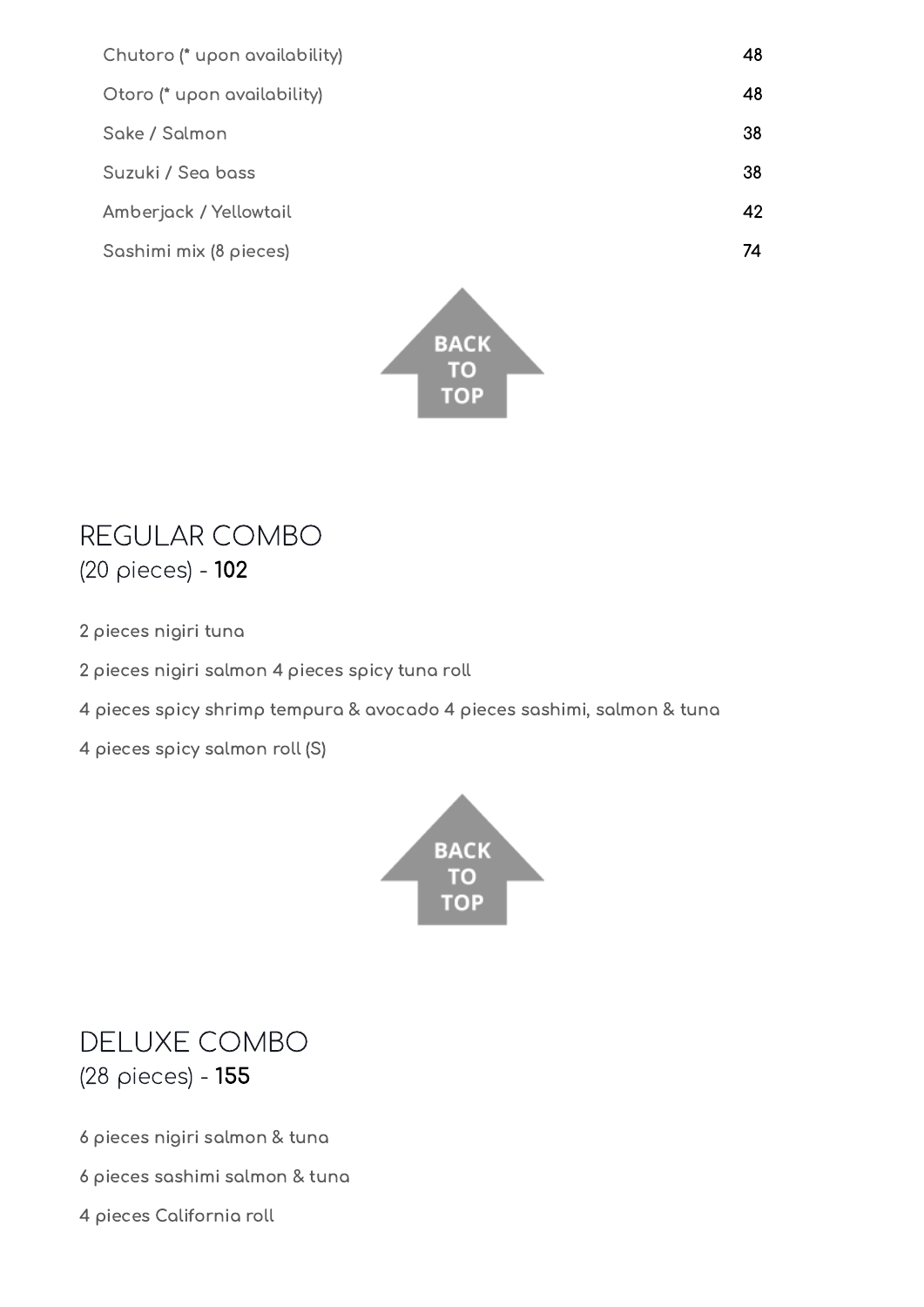4 pieces spicy shrimp tempura & avocado 4 pieces spicy Thai Chili tuna

4 pieces Santa Marina spicy salmon (S)



## <span id="page-5-0"></span>COLD APPETIZERS

| Yellowtail sashimi with jalapeÑo dressing<br>Sashimi από μαγιάτικο με σάλτσα jalapeño                                                                      | 35 |
|------------------------------------------------------------------------------------------------------------------------------------------------------------|----|
| Salmon tartar with wonton crisps, avocado, spicy mayonnaise<br>Σολομός ταρτάρ, τραγανά wonton, αβοκάντο και πικάντικη μαγιονέζα                            | 36 |
| Buddha-Bar tacos with salmon & avocado<br>Buddha Bar tacos με σολομό & αβοκάντο                                                                            | 30 |
| Wagyu beef tataki with ponzu sauce<br>Wagyu beef tataki με σάλτσα πόνζου                                                                                   | 54 |
| Sea bream and carabinero prawn tartar<br>Tartar με φαγγρί και γαρίδες carabinero                                                                           | 48 |
| Sea bass ceviche with aji amarillo, coriander, red chili, sweet potato & red<br>onion<br>Λαβράκι ceviche με κίτρινη πιπέρια aji, κόλιανδρο, κόκκινο τσίλι, | 32 |

γλυκοπατάτα & κόκκινο κρεμμύδι



#### <span id="page-5-1"></span>DUMPLINGS

Chicken gyoza dumplings with truffle ponzu sauce Dumplings κοτόπουλου με ponzu & τρούφα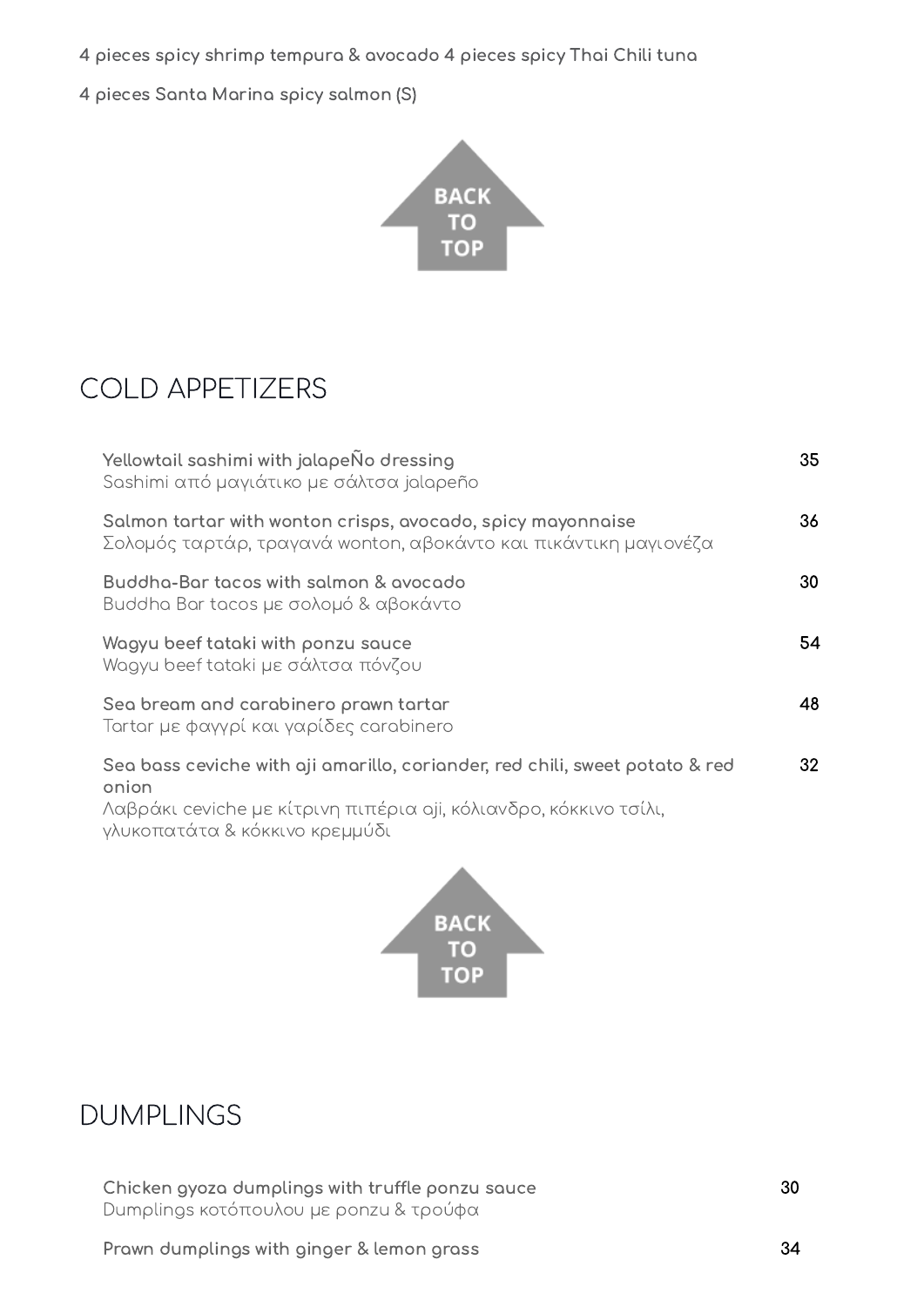Lobster and langustine Sιu Mai with chilly oil Siu Mai με αστακο, καραβιδα & chilly oil



### <span id="page-6-0"></span>SALADS

| Buddha-Bar chicken salad<br>Buddha Bar σαλάτα με κοτόπουλο                                              | 27  |
|---------------------------------------------------------------------------------------------------------|-----|
| Lobster & shrimp salad with lime & soya dressing<br>Σαλάτα με αστακό, γαρίδα & σάλτσα σόγιας με λάιμ    | 52  |
| Grapefruit & spicy crab salad with avocado (S)<br>Πικάντικη σαλάτα με καβούρι, αβοκάντο και γκρέιπφρουτ | 58  |
| Spicy green papaya salad (S)<br>Πικάντικη σαλάτα με πράσινη παπάγια                                     | 32  |
| Wakame cucumber salad with sesame dressing<br>Σαλάτα με αγγούρι, φύκια wakame και ντρέσινγκ σουσάμι     | 26  |
| Tuna tataki salad with fresh shiso dressing<br>Σαλάτα με τατάκι τόνου και σάλτσα shiso                  | 35. |



#### <span id="page-6-1"></span>HOT STARTERS

34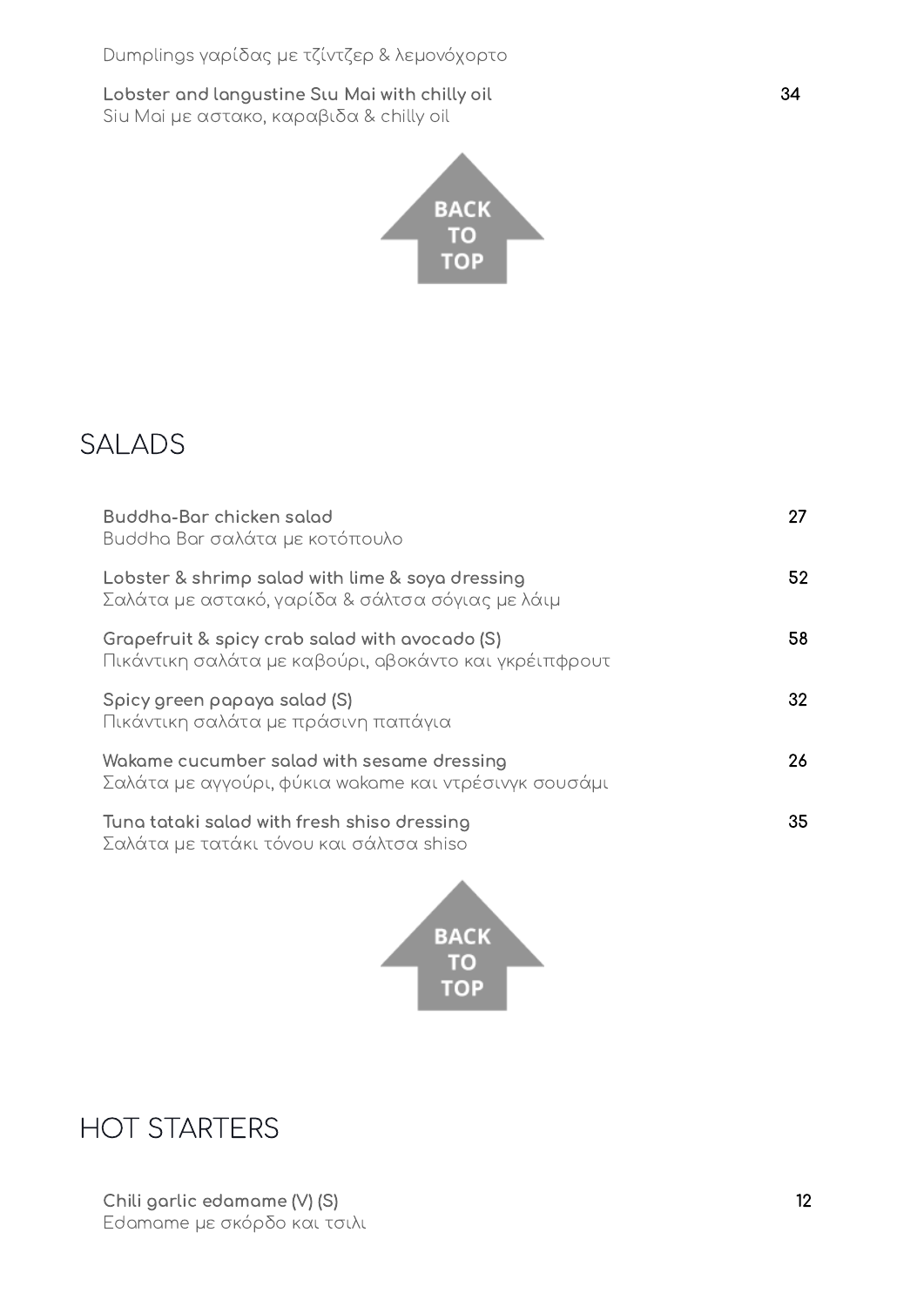| Steamed edamame with sea salt $(V)$<br>Edamame ατμού με ανθό αλατιού                                                                   | 10 |
|----------------------------------------------------------------------------------------------------------------------------------------|----|
| Spring rolls with sweet & sour passion fruit sauce (V)<br>Spring rolls με γλυκόξινη σάλτσα από φρούτα του πάθους                       | 25 |
| Grilled asparagus with shiso sauce (S) (V)<br>Σπαράγγια σχάρας με σάλτσα shiso                                                         | 26 |
| Deep fried calamari with sweet & sour sambal sauce & Asian remoulade<br>Τηγανητό καλαμάρι με γλυκόξινη σως sambal & ασιατική remoulade | 30 |
| Grilled octopus with anticucho sauce<br>Χταπόδι σχάρας με σάλτσα anticucho                                                             | 34 |
| Shrimp tempura with spicy mayonnaise<br>Γαρίδα τεμπούρα με πικάντικη μαγιονέζα                                                         | 36 |
| Chicken satay with peanut sauce & pickled cucumber<br>Κοτόπουλο satay με σάλτσα από φιστίκια & πίκλες αγγουριού                        | 24 |



## <span id="page-7-0"></span>MAIN DISHES

| Vietnamese-style flavored chicken<br>Κοτόπουλο σχάρας με βιετναμέζικα μπαχαρικά                                                              | 40  |
|----------------------------------------------------------------------------------------------------------------------------------------------|-----|
| Butterflied king prawns with chili & ginger<br>Γαρίδες ψητές με τσίλι & τζίντζερ                                                             | 44  |
| Pan-fried salmon with teriyaki sauce, pickled mango & cucumber<br>Σολομός σωτέ με σάλτσα τεριγιάκι & πίκλες από mango και αγγούρι            | 38  |
| Steamed Mediterranean sea bream in tom yum broth<br>Φαγκρί στον ατμό με λαχανικά σε ζωμό tom yum                                             | 46  |
| Whole 1 kg lobster with yellow curry sauce & vegetables (for 2 people)<br>Αστακός κιλού σε σάλτσα από κίτρινο κάρυ με λαχανικά (για 2 άτομα) | 210 |
| Fresh fish of the day grilled - in a salt crust (per kg)<br>Φρέσκα ψάρια ημέρας στη σχάρα - ψημένα - σε κρούστα αλατιού (το κιλό)            | 140 |
|                                                                                                                                              |     |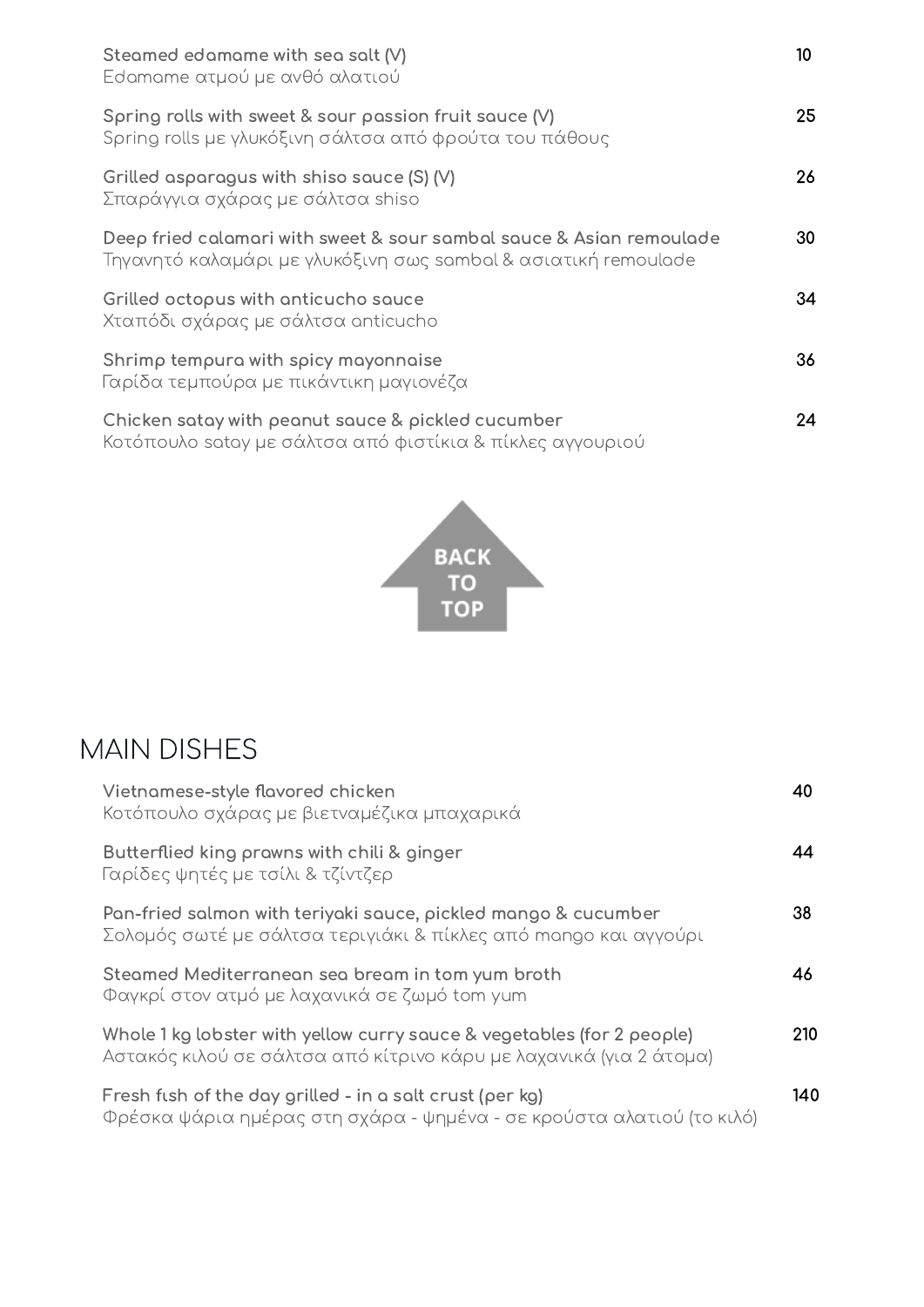

# <span id="page-8-0"></span>SPECIAL CUTS OF MEAT \*\*

| Grilled Black Angus U.S.A. rib-eye with anticucho sauce (S)<br>Rib-eye Black Angus U.S.A. με σάλτσα anticucho        | 64  |
|----------------------------------------------------------------------------------------------------------------------|-----|
| Wagyu beef fillet from Snake River Farms, USA (100g)<br>Μοσχαρίσιο φιλέτο Wagyu Αμερικής Snake River Farms (100 γρ.) | 70  |
| Kaghosima A5 Wagyu beef fillet from Japan (100g)<br>Μοσχαρίσιο φιλέτο Kaghosima A5 Wagyu Ιαπωνίας (100 γρ.)          | 95  |
| Kaghosima A5 Wagyu rib-eye from Japan (300g)<br>Rib-eye Kaghosima A5 Wagyu Ιαπωνίας (300 γρ.)                        | 290 |

- \*\* Upon Availability
- \*\* Ανάλογα με τη Διαθεσιμότητα



## <span id="page-8-1"></span>SIDE DISHES

| Steamed rice<br>Ρύζι ατμού          | 12 |
|-------------------------------------|----|
| Mixed vegetables<br>Λαχανικά εποχής | 14 |
| Samphire<br>Αλμυρίκια               | 14 |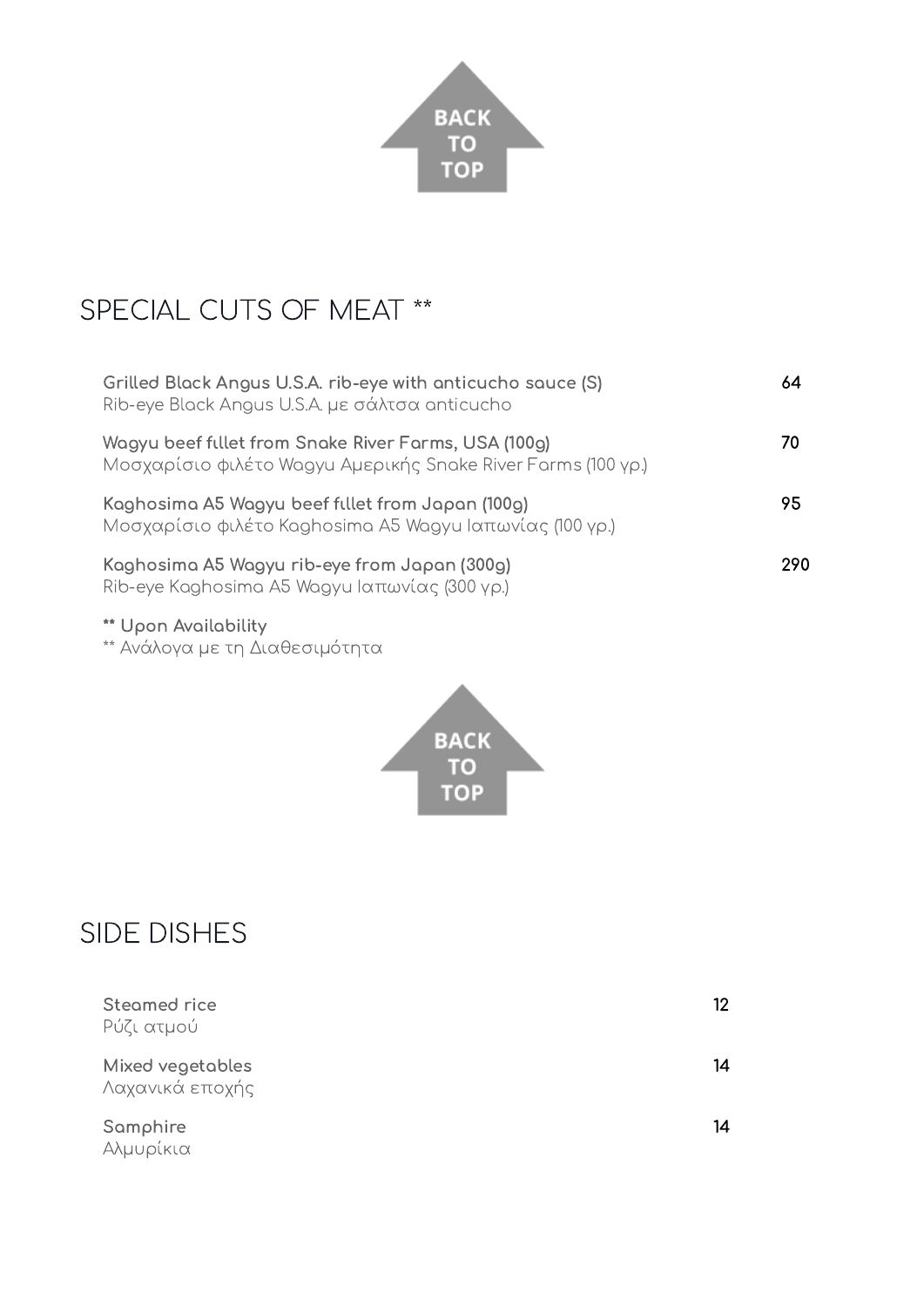

## <span id="page-9-0"></span>**DESSERTS**

Cheesecake pistachio crumble with red fruit coulis & fresh berries Cheesecake με κραμπλ φιστικιού, κουλί από κόκκινα φρούτα & φρέσκα μούρα 24

Pavlova with mango sauce & exotic fruit salad Πάβλοβα με σάλτσα μάνγκο & εξωτικά φρούτα 22

Yuzu crémeux, hazelnut mousse, mandarin mousseline Κρεμέ yuzu, μους πραλίνας, μουσελίν μανταρινιού 22

Profιterole with chocolate sauce & berry crémeux / (for 2 people) Προφιτερόλ με σάλτσα σοκολάτας & κρεμέ βατόμουρο / (για 2 άτομα) 25 / 44

Honey balls with mastic ice cream, honeycomb & pistachio of Aegina Λουκουμάδες με παγωτό μαστίχα, κηρήθρα μελιού & φιστίκι Αιγίνης 22

Mochi ice cream (per piece) Vanilla, coconut, strawberry, cheesecake, green tea Παγωτό Mochi (το κομμάτι) Βανίλια, καρύδα, φράουλα, cheesecake, πράσινο τσάι 7

Ice Creams & Sorbet (per scoop) vanilla madagascar, pistachio, mastiha, white caramelised chocolate, almond(vegan) valhrona chocolate with caramelazed cocoabean, coconut, lime, melon, pineapple, mango, chocolate, strawberry Παγωτό & Σορμπέ (η μπάλα) βανιλια μαγαδασκαρης, φυστικι, μαστιχα, λευκη καραμελωμενη σοκολατα, αμυγδαλο(vegan), σοκολατα valhrona με καραμελωμενο καρπο κακαο καρυδα, λαιμ, πεπονι, ανανας, μανγκο, σοκολατα, φραουλα 7

Fresh fruit platter Ποικιλία από φρέσκα φρούτα 24